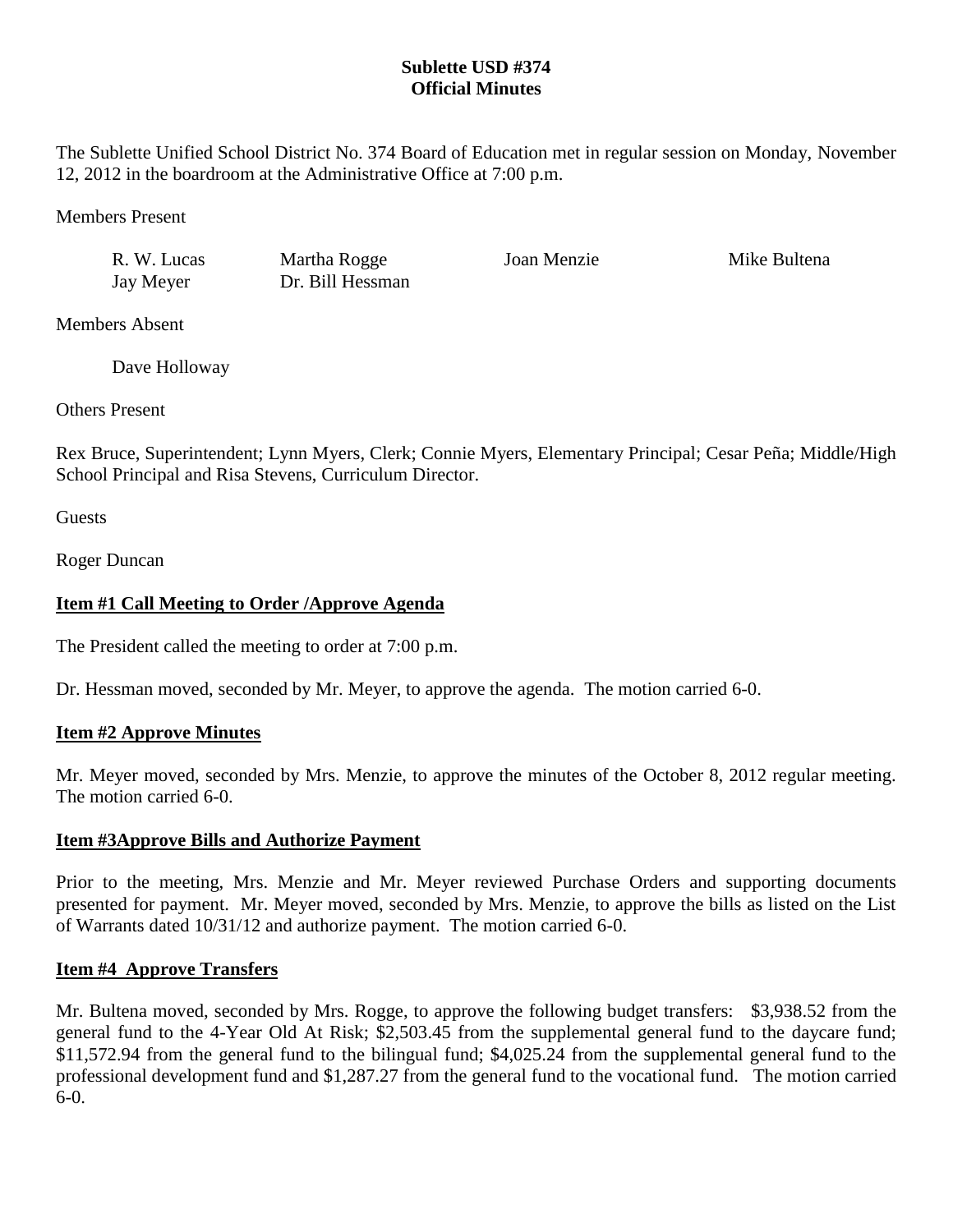Page 2 November 12, 2012 Board Minutes

## **Item #5 Audit Report**

Mr. Roger Duncan presented the audit report for the fiscal year ended June 30, 2012. Mrs. Rogge moved, seconded by Mr. Meyer, to approve the audit report. The motion carried 6-0.

## **PUBLIC FORUM**

There was no public forum

#### **Reports**

Curriculum

Mrs. Stevens gave the curriculum report

#### Principals

Mr. Peña gave the middle school/high school report.

Mrs. Myers gave the elementary school report.

#### SWPRSC/HPEC

Mr. Meyer reported on the SWPRSC Board meeting. Mr. Lucas reported on the HPEC meeting.

Superintendent:

Mr. Bruce gave the superintendent's report.

Transportation

A report will be given next month.

## **Item #6 Executive Session – Non-elected Personnel**

Mrs. Rogge moved, seconded by Dr. Hessman, to go into executive session to discuss non-elected personnel, in order to protect the privacy interest of an identifiable individual(s), to include Mr. Bruce in executive session, and to reconvene to open session in the boardroom at 8:30 p.m. The motion carried 6-0.

The Board reconvened to open session at 8:30 p.m.

#### **Item #7 Executive Session Student Matter**

Mrs. Menzie moved, seconded by Mr. Meyer, to go into executive session to discuss a student matter, in order to protect the privacy interest of an identifiable individual(s), to include Mr. Bruce and Mr. Peña in executive session, and to reconvene to open session in the boardroom at 8:45 p.m.

The Board reconvened to open session at 8:45 p.m.